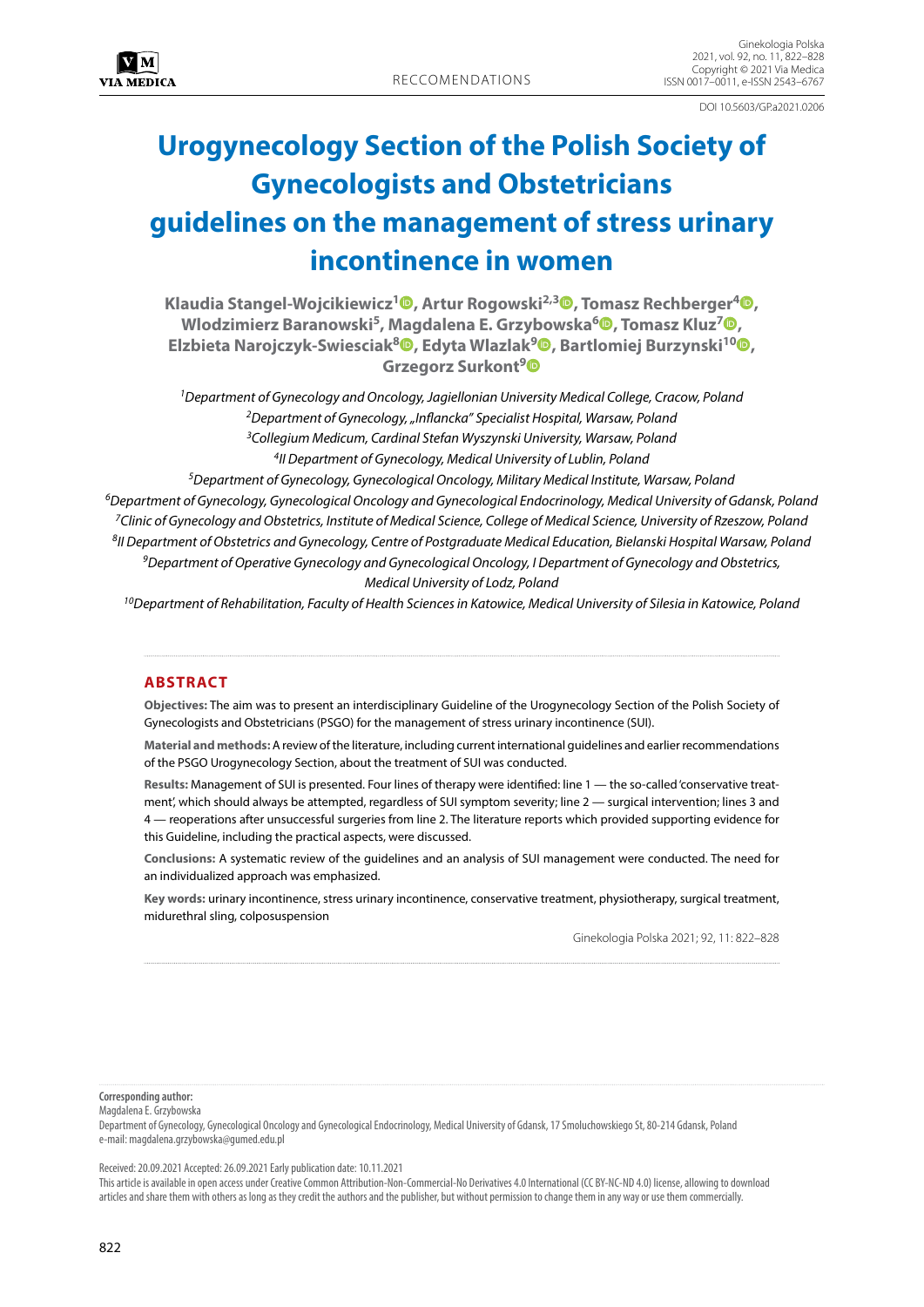# **INTRODUCTION**

Stress urinary incontinence (SUI) is defined as involuntary leakage of urine on effort or exertion, or with coughing or sneezing [1, 2]. SUI affects a significant number of women and negatively impacts their quality of life. As many as 75% of older, 44–57% of middle-aged, and 25% of young women report symptoms of urinary incontinence [3].

#### **Objectives**

The aim of this publication was to develop a Guideline for the management of stress urinary incontinence, based on the available literature, expert knowledge, and everyday practice.

# **MATERIAL AND METHODS**

In 2005, 2006 and 2010, the expert panel of the Polish Society of Gynecologists and Obstetricians (PSGO) developed guidelines for the diagnosis and treatment of urogynecologic conditions. The present publication is an update of those recommendations, based on the literature reports published between 2010 and 2019, as well as the recommendations of the American Urological Association, the International Urogynecology Association, the European Association of Urology, and the Canadian Urological Association [4].

The literature about the management of SUI, including the current international guidelines, was reviewed. Special attention has been paid to the level of evidence and degree of recommendation of the available data sources. If the literature source seemed insufficient, expert opinions and management protocols were included.

# **GUIDELINES**

**First-line treatment: non-surgical treatment**

At the first stage of the treatment, it is important to inform the patient about the details of the management which aims to minimize the discomfort associated with urinary incontinence, i.e. the smell of urine, skin irritation due to prolonged exposure to urine, and the feeling of loss of control over one's body. The use of personal hygiene products such as pads and sanitary towels is recommended.

The choice of non-surgical methods should be tailored to the individual needs and symptoms of the patient, and her ability to comply with the therapy. Patient motivation to introduce lifestyle changes and compliance positively affect treatment efficacy.

Among the methods of non-surgical treatment of SUI, the following should be considered:

- 1. treatment of concomitant diseases and drug modification;
- 2. lifestyle modifications;
- 3. treatment and prevention of recurrent urinary tract infections;
- 4. physiotherapy;
- 5. supportive devices: pessaries, vaginal tampons;
- 6. pharmacotherapy.

# **Second-line treatment: first-line surgical interventions**

If the conservative therapy proves ineffective or the physical examination reveals high-grade urinary incontinence, with unfavorable prognosis after conservative management, second-line treatment, i.e., surgery, is recommended.

A. MUS (midurethral sling) procedure, during which the sling is placed in the middle part of the urethra, or retropubic colposuspension (Burch) are the most common first-line surgical treatments.

B. If the tape surgery proves unsuccessful, implant removal and the insertion of a new tape is recommended. Some specialists suggest to perform Burch colposuspension in such cases. In patients with persistent SUI symptoms after Burch colposuspension, MUS may be considered [5–7].

# **Third-line treatment: second-line surgical interventions**

If first-line surgical treatment (usually after both surgeries) proved ineffective or in selected cases, the following are used as second-line surgery:

- a) urethral bulking agents
- b) autologous pubovaginal sling

# **Fourth-line treatment: third-line surgical interventions**

If the first- and second-line surgical interventions prove ineffective, an artificial urethral sphincter and an adjustable compression device may be considered in selected cases.

## **OVERVIEW OF THE RECOMMENDATIONS**

The literature offers a number of effective therapies for SUI, including various types of non-surgical and surgical treatments. Conservative management should be the first stage of SUI therapy [8].

#### **Non-surgical treatment**

Conservative management should be attempted in many patients, even if surgical treatment had already been planned. The effectiveness of non-surgical treatment is typically evaluated after 8 to 12 weeks.

The use of protective materials (high absorbency pads and sanitary towels, intravesical catheters which allow for external urine collection) can improve the short- and long-term patient comfort [9]. Appropriate sanitary products are well-tolerated, and women of all ages use them willingly. Product diversity enables the users to adjust the size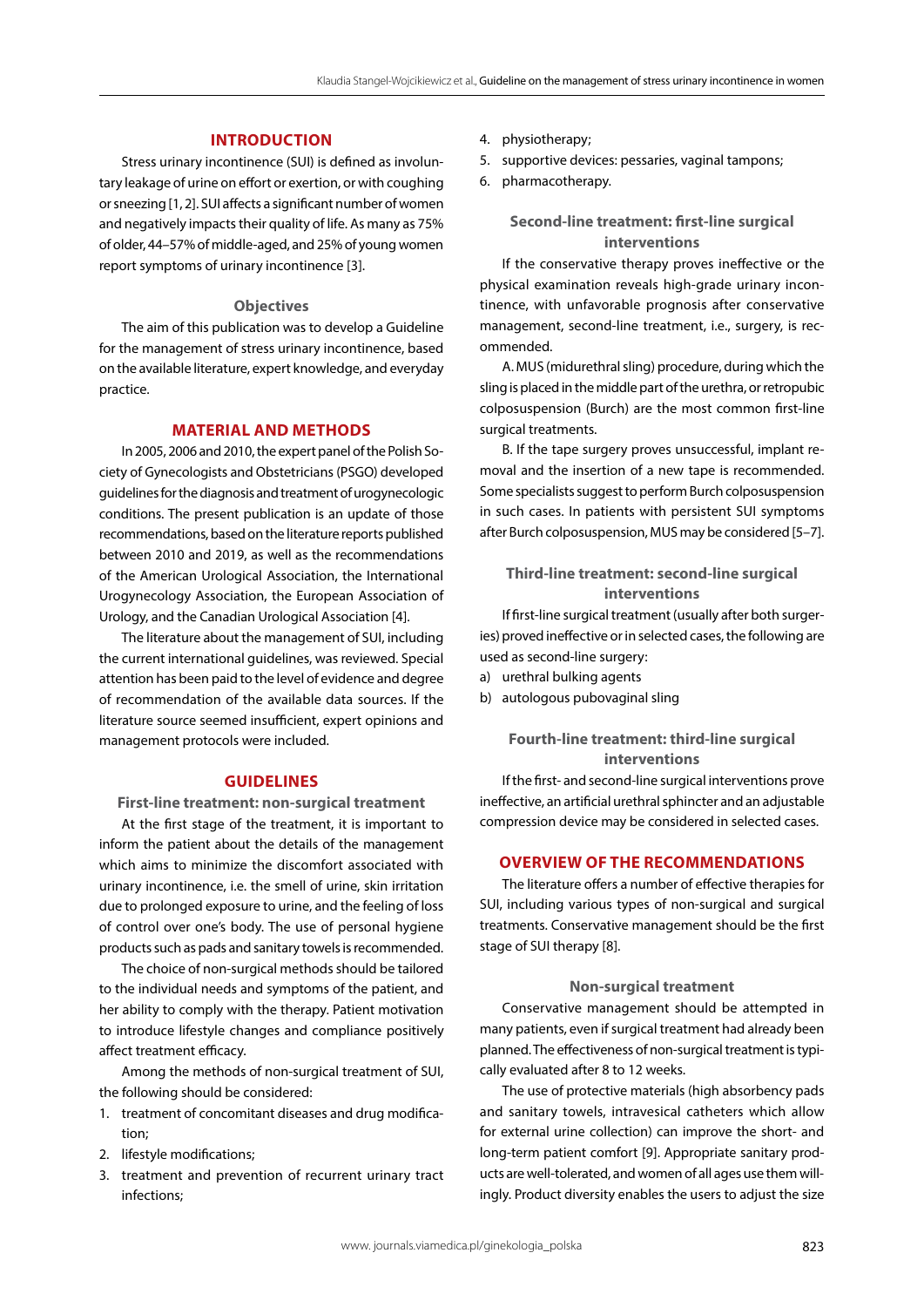as well as the following features: absorption, odor control, anti-allergic properties, etc. (LE 1b).

- 1. Drug modification may reduce the symptoms of SUI in patients treated for concomitant diseases, e.g., metabolic syndrome, cardiovascular diseases, respiratory system diseases, chronic renal failure, degenerative syndromes, including multiple sclerosis, mental diseases, and depression [10].
- 2. Educating the patient about lifestyle modifications often results in significant improvement. It also allows the patients to better understand the nature of the disease and, consequently, to treat it more effectively.
	- a) Consumption of fluids containing caffeine or theine (coffee, tea, carbonated drinks) and alcohol beverages

The literature offers no evidence of a linear association between caffeine intake (equivalent to one cup of coffee/day) and the prevalence and severity of urinary incontinence. Only reduction of caffeine intake combined with behavioral therapy was demonstrated to reduce urgency, but it did not reduce urinary incontinence as compared to behavioral therapy alone [11]. Therefore, lower caffeine intake does not reduce symptoms of urinary incontinence (LE2). It is recommended to reduce fluid intake (including fluids which increase diuresis) two hours before bedtime, especially in patients with early morning and night urinary incontinence.

b) Treatment of overweight and obesity

Overweight and obesity are confirmed risk factors for the development of urinary incontinence. SUI is believed to occur even 4.2-fold more often in obese women as compared to their normal body weight peers [12]. The loss of at least 5% of the initial weight is recommended. According to NICE, weight reduction should be recommended to women with the BMI of  $>$ 30 kg/m<sup>2</sup> [13, 14]. Even a slight reduction of the body weight can improve urinary continence in overweight and obese women [15] (LE 1a).

c) Treatment of constipation

Constipation is a common occurrence in patients with urinary incontinence. According to an observational study in women with urinary incontinence, women with POP, and controls, history of constipation was associated with both, pelvic organ prolapse and urinary incontinence [16]. However, no evidence supports the alleviation of SUI symptoms after reduction of constipation (LE 4).

d) Physical activity

Regular physical activity can positively affect pelvic floor muscles and reduce urinary incontinence episodes. Resistance training with additional load, high-intensity jumping, e.g., trampolining, as well as high-intensity running should be excluded. Various studies demonstrated elevated risk for developing SUI in active women, especially sportswomen. There is evidence that women who do sports experience urinary incontinence later in life (LE 3 recommendation) [17, 18]. Nevertheless, proper body weight and higher mobility when accessing the toilet are undeniable benefits of engaging in regular physical activity.

e) Smoking cessation

No relationship between smoking cessation and improved urine control has been demonstrated. However, smoking-associated cough may increase the intra-abdominal pressure and intensify the symptoms of urinary incontinence [19].

f) Bladder training

Controlled voiding, scheduled micturitions with gradually extended time intervals between voiding and correct urination habits are elements of bladder training. These techniques are typically used in the management of urgency urinary incontinence, but they also proved to be effective in SUI therapy [20].

- 3. Comprehensive diagnosis, treatment and prevention of urinary tract infections are important elements of managing patients with lower urinary tract symptoms.
- 4. Physiotherapy.

The most common physiotherapeutic methods used in the management of SUI in women include pelvic floor muscle training — PFMT (the so-called 'Kegel exercises'), biofeedback, ultrasonography feedback, EMG biofeedback, electrostimulation (superficial, vaginal), and pelvic floor manual therapy [1, 3, 4, 8, 10, 21]. Incorrect physiotherapy may intensify urogynecological symptoms. Professional urogynecological physiotherapy should be initiated after the functional diagnosis. Its effectiveness depends on therapy duration and expert supervision over the therapeutic process [22]. PFMT includes different protocols and principles of this branch of physiotherapy. Separate guidelines for physiotherapeutic management of SUI in women have been presented elsewhere.

- 5. Supportive devices.
	- a) pessaries

Silicone pessaries (urethra and cerclage), with a thickening near the urethra, are usually recommended in SUI therapy. The desired effect is obtained when the thickening of the pessary supports the transition of the bladder and the urethra. The rim of the pessary must be sized so that it does not move and rests along the posterior wall of the vagina. If those pessaries prove ineffective, a cube-type pessary may be used. In such cases, the upper edge of the pessary should be placed under the urethra for support and urine control. A gynecological examination and adjustment of the material, durability, size and shape to the anatomic conditions are necessary to select the appropriate vaginal tampon or pessary. All the measures can be used periodically or remain the only form of conservative therapy (with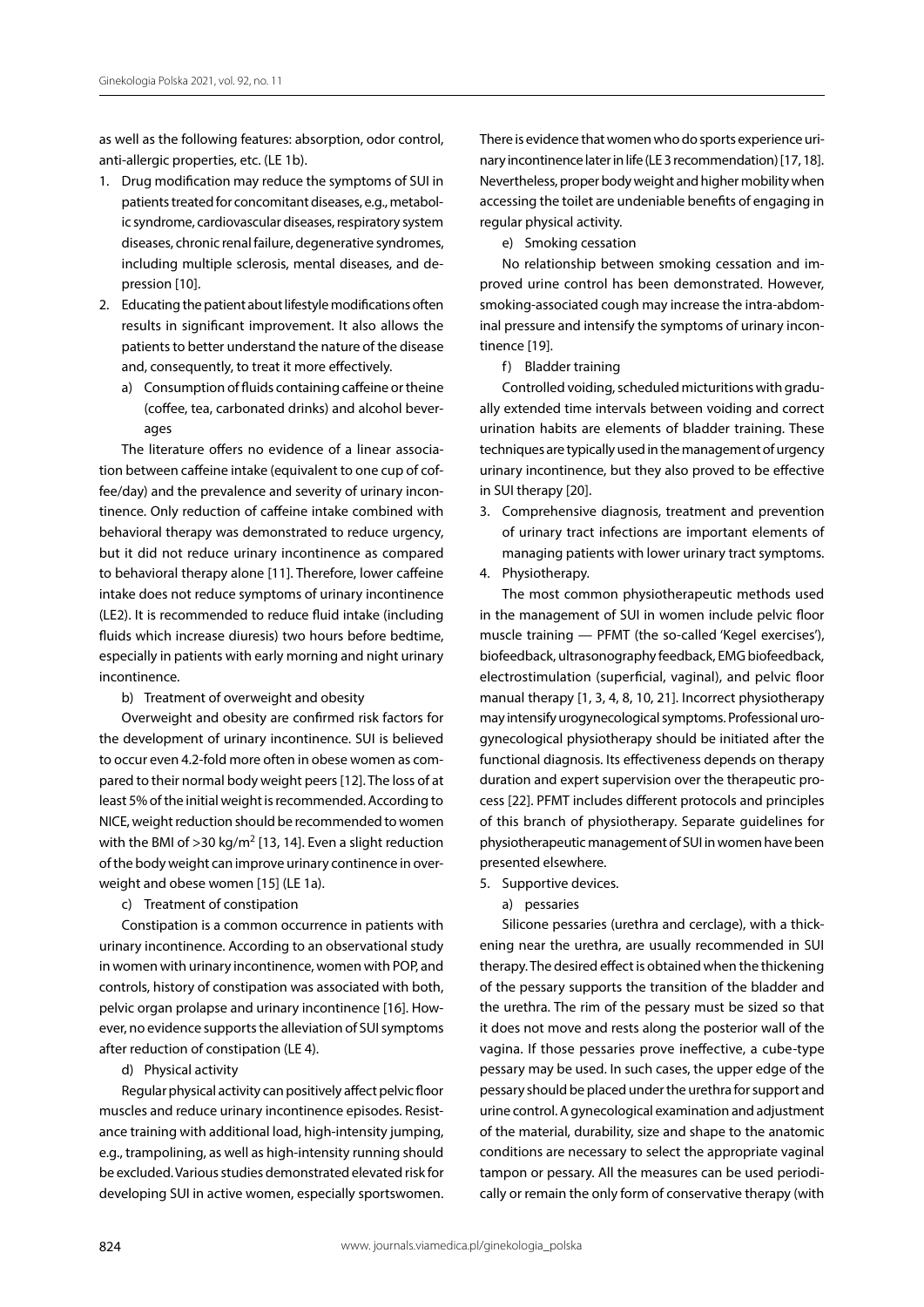the recommendation to change daily). In SUI therapy, the pessaries may be used during the day or whenever needed (LE 2a) [23–25].

## b) vaginal tampons

Tampons made of special, flexible, and delicate medical material — PVA (vinyl polymer-polyvinyl alcohol) in the shape of a cylinder or a cube, are used in SUI therapy. The tampon is inserted under the urethra for support. It is recommended to use vaginal tampons only when necessary, which might mean only during sport activities or dancing for some patients, or throughout the day for others [25]. 6. Pharmacotherapy of SUI.

Duloxetine, which inhibits the presynaptic re-uptake of serotonin (5-HT) and norepinephrine (NE), can be used in SUI therapy. A meta-analysis of four randomized, placebo-controlled clinical trials reported to the European Medicines Agency, demonstrated that duloxetine was more effective than placebo as far as the rates of weekly incontinence episodes were concerned [26]. Level LE 1a recommendation for duloxetine has been reported by the experts from the European Association of Urology, whereas in the USA, the FDA suspended the registration of this drug for SUI therapy [27]. Duloxetine is not registered for the treatment of SUI in Poland ('off label' use).

A review of the Cochrane database and the available literature indicated improved continence control in a short-term evaluation for vaginal estrogen use (LE 1a). The method of application is easy and safe for the patient. The degree of absorption and of systemic activity is so low that it can be used for short periods even in women after breast cancer treatment. The optimal duration of the therapy has not been determined and should be adjusted to the individual needs of the patient [28–30].

Systemic estrogen-progestogen replacement therapy may intensify the symptoms of urinary incontinence as compared to placebo [31].

#### **Second-line treatment: first-line surgery**

First-line surgical treatment of SUI includes: midurethral sling, during which the sling is placed in the middle part of the urethra, or retropubic colposuspension (Burch).

The choice of the procedure should be tailored to the individual needs of the patient, based on the symptoms and diagnostic results, as well as the expert knowledge and surgical experience of the physician. The scope of preoperative diagnostics depends on the symptoms, findings of the clinical examination and the additional tests, the experience of the physician and common practice in a given medical center. It is necessary to evaluate pelvic organ prolapse and the possible treatment methods before or during SUI surgery [32, 33]. These issues have been discussed elsewhere, in the guideline for the surgical management of POP.

## **MUS**

Currently, sling implantation under the middle part of the urethra is based on the use of macroporous tape (type 1 according to Amid's Classification) [34–37]. The tape parameters allow to significantly reduce the risk of exposure as compared to multifilament and microporous materials (higher risk of infection). With the advancements in this area, new materials will likely be used in the future. The method of sling implantation has been modified: the tape can be inserted from the suprapubic side down to underneath of the urethra (rarely used) or passed through the retropubic or the obturator space [38]. Some studies indicated the possibility of improved outcomes of SUI therapy after MUS surgery if the procedure is individualized using pelvic floor sonography (PFS). The choice of the implantation site is determined by urethral length and mobility and the type of sling [39–43].

#### **Retropubic colposuspension**

Colposuspension is usually performed in patients with paravaginal lateral defect and excessive mobility of the bladder neck, which causes SUI. Colposuspension may be performed in patients after MUS. MUS implantation is also often recommended after unsuccessful colposuspension [7, 44].

Colposuspension is associated with the rate of urinary incontinence correction ranging from 85–90% for the follow-up (FU) of 1–5 years after surgery to 70% for FU of > 5 years. A comparison of colposuspension and MUS revealed no differences in the subjective or objective efficacy of SUI therapy, regardless of the time factor [45, 46] (LE 1a). Likewise, studies comparing the results of MUS from the retropubic versus obturator access (1–5 years FU and > 5 years FU), found no differences in the subjective recovery rate (LE 1a). FU of > 5 years showed the recovery rate of 51–88% for the retropubic and 43–92% for the obturator access [47]. The obturator access was associated with more frequent groin pain (6.4% vs 0.6%), while the retropubic access with a higher rate of bladder perforations (4.5% vs 0.6%), difficulty passing urine, and organ and vessel injury (LE 1a).

# **Third-line treatment: second-line surgery**

a) urethral bulking agents

The procedures which 'seal' the urethra consist in the administration of bulking agents, submucosally delivered via the transurethral or transvaginal route, which reduces the urethral lumen. The agents are typically injected into the submucosa surrounding the bladder neck or mid-urethra [48].

Due to the variety of the available bulking agents and lack of long-term observations, it is challenging to present unequivocal guidelines for their use in SUI therapy. Only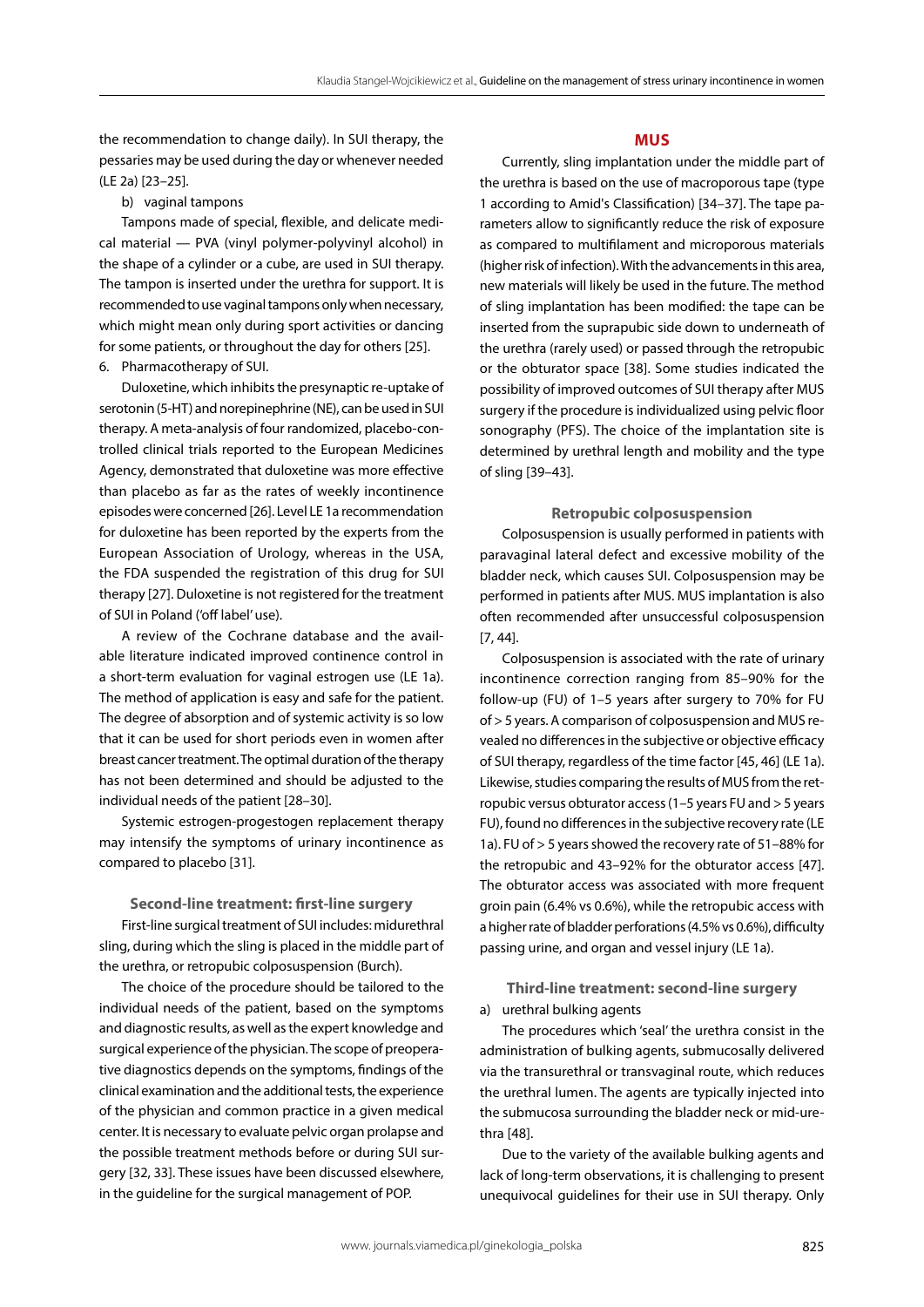short-term observations demonstrated improved urine control (1b) [49]. Therefore, bulking agent injection, despite being minimally invasive, should be treated as an alternative procedure for SUI: in the next stage of treatment, in patients with systemic diseases who do not want to undergo the classic procedures (2a) [50].

b) Autologous fascial sling, pubovaginal sling, bladder neck slings

This procedure uses a piece of the fascial tissue which stabilizes the urethra on the vaginal side. The most used sling is the autologous fascial sling, originating from the rectus sheath or the fascia lata of the thigh. It is not recommended as first-line treatment and should be used only in case of recurrent urinary incontinence after earlier procedures proved ineffective, in patients with internal sphincter deficiency, after prior radiotherapy, MUS failure, and after urethral injury. A comparison with MUS synthetic sling revealed that the procedures have similar efficacy [51]. Nevertheless, MUS seems to be more beneficial considering the increased risk for postoperative urination disorders, abnormal wound healing, and procedure duration which are associated with autologous slings.

**Fourth-line treatment: third-line surgical treatment: artificial urinary sphincter (AUS) and adjustable compression therapy (ACT)**

Implantation of an artificial urethral sphincter involves transabdominal insertion of a system which replaces the normal functions of a urethral sphincter. It is the final solution for patients with no urine control and after other surgical procedures proved unsuccessful (LE3) [52].

**Future course: regenerative medicine**  Autologous muscle-derived stem cells obtained by skeletal muscle biopsy and injected into the area of the urethral sphincter were shown to be effective in Phase I/II trials [53–55]. Randomized phase III trials (Clinicaltrials. gov Identifier: NCT01893138) are currently in progress. The proclaimed mechanism of action consists in promoting tissue remodeling by in situ secretion of growth factors and cytokines, which helps to restore the sphincter structure and its function [56] (LE 4).

## **SUMMARY**

The implementation of targeted therapeutic management of SUI must be preceded by a thorough diagnostic process. Details about patient eligibility and correct qualification will allow to choose the optimal treatment and obtain urine control.

Surgical intervention (tailored to the individual needs of the patient) should be considered only after conservative treatment and personal hygiene measures have been exhausted and SUI persists.

Importantly, guidelines are only an indication for the specialist treatment and will not replace clinical knowledge when making individualized therapeutic decisions, which in some cases may prompt the experts to deviate from the recommendations.

#### *Conflict of interest*

All authors declare no conflict of interest.

#### **References**

- 1. Haylen BT, de Ridder D, Freeman RM, et al. International Urogynecological Association, International Continence Society. An International Urogynecological Association (IUGA)/International Continence Society (ICS) joint report on the terminology for female pelvic floor dysfunction. Neurourol Urodyn. 2010; 29(1): 4–20, doi: [10.1002/nau.20798](http://dx.doi.org/10.1002/nau.20798), indexed in Pubmed: [19941278](https://www.ncbi.nlm.nih.gov/pubmed/19941278).
- 2. Wlaźlak E, Surkont G, Shek KaL, et al. Can we predict urinary stress incontinence by using demographic, clinical, imaging and urodynamic data? Eur J Obstet Gynecol Reprod Biol. 2015; 193: 114–117, doi: [10.1016/j.](http://dx.doi.org/10.1016/j.ejogrb.2015.07.012) [ejogrb.2015.07.012,](http://dx.doi.org/10.1016/j.ejogrb.2015.07.012) indexed in Pubmed: [26291686](https://www.ncbi.nlm.nih.gov/pubmed/26291686).
- 3. Bettez M, Tu LeM, Carlson K, et al. 2012 update: guidelines for adult urinary incontinence collaborative consensus document for the canadian urological association. Can Urol Assoc J. 2012; 6(5): 354–363, doi: [10.5489/cuaj.12248,](http://dx.doi.org/10.5489/cuaj.12248) indexed in Pubmed: [23093627](https://www.ncbi.nlm.nih.gov/pubmed/23093627).
- 4. Nambiar AK, Bosch R, Cruz F, et al. Asociación Europea de Urología, European Association of Urology. EAU guidelines on assessment and nonsurgical management of urinary incontinence. Eur Urol. 2012; 62(6): 1130–1142, doi: [10.1016/j.eururo.2012.08.047,](http://dx.doi.org/10.1016/j.eururo.2012.08.047) indexed in Pubmed: [22985745](https://www.ncbi.nlm.nih.gov/pubmed/22985745).
- 5. Fabian G, Kociszewski J, Kuszka A, et al. Vaginal excision of the sub-urethral sling: analysis of indications, safety and outcome. Arch Med Sci. 2015; 11(5): 982–982, doi: [10.5114/aoms.2014.42305](http://dx.doi.org/10.5114/aoms.2014.42305), indexed in Pubmed: [26528340](https://www.ncbi.nlm.nih.gov/pubmed/26528340).
- 6. Giarenis I, Mastoroudes H, Cardozo L, et al. What do we do when a midurethral tape fails? Rediscovery of open colposuspension as a salvage continence operation. International Urogynecology Journal. 2012; 23(8): 1117–1122, doi: [10.1007/s00192-012-1720-4.](http://dx.doi.org/10.1007/s00192-012-1720-4)
- 7. Surkont G, Wlaźlak E, Petri E, et al. Standardized modified colposuspension--mid-term results of prospective studies in one centre. Ann Agric Environ Med. 2015; 22(2): 293–296, doi: [10.5604/12321966.1152082](http://dx.doi.org/10.5604/12321966.1152082), indexed in Pubmed: [26094526.](https://www.ncbi.nlm.nih.gov/pubmed/26094526)
- 8. Wein AJ. Committee Opinion No. 603: Evaluation of uncomplicated stress urinary incontinence in women before surgical treatment. Obstet Gynecol. 2014; 123(6): 1403–1407, doi: [10.1097/01.](http://dx.doi.org/10.1097/01.AOG.0000450759.34453.31) [AOG.0000450759.34453.31,](http://dx.doi.org/10.1097/01.AOG.0000450759.34453.31) indexed in Pubmed: [24848922](https://www.ncbi.nlm.nih.gov/pubmed/24848922).
- 9. Teunissen TAM, Lagro-Janssen ALM. Sex differences in the use of absorbent (incontinence) pads in independently living elderly people: do men receive less care? Int J Clin Pract. 2009; 63(6): 869–873, doi: [10.1111/j.17](http://dx.doi.org/10.1111/j.1742-1241.2008.01975.x) [42-1241.2008.01975.x,](http://dx.doi.org/10.1111/j.1742-1241.2008.01975.x) indexed in Pubmed: [19490196](https://www.ncbi.nlm.nih.gov/pubmed/19490196).
- 10. Sarma AV, Kanaya A, Nyberg LM, et al. Diabetes Control and Complications Trial/Epidemiology of Diabetes Interventions and Complications Research Group. Risk factors for urinary incontinence among women with type 1 diabetes: findings from the epidemiology of diabetes interventions and complications study. Urology. 2009; 73(6): 1203–1209, doi: [10.1016/j.urology.2008.11.009,](http://dx.doi.org/10.1016/j.urology.2008.11.009) indexed in Pubmed: [19362350.](https://www.ncbi.nlm.nih.gov/pubmed/19362350)
- 11. Bryant CM, Dowell CJ, Fairbrother G. Caffeine reduction education to improve urinary symptoms. Br J Nurs. 2002; 11(8): 560–565, doi: [10.12968/bjon.2002.11.8.10165](http://dx.doi.org/10.12968/bjon.2002.11.8.10165), indexed in Pubmed: [11979209.](https://www.ncbi.nlm.nih.gov/pubmed/11979209)
- 12. Fuselier A, Hanberry J, Margaret Lovin J, et al. Obesity and stress urinary incontinence: impact on pathophysiology and treatment. Curr Urol Rep. 2018; 19(1): 10, doi: [10.1007/s11934-018-0762-7](http://dx.doi.org/10.1007/s11934-018-0762-7), indexed in Pubmed: [29468457.](https://www.ncbi.nlm.nih.gov/pubmed/29468457)
- 13. National Collaborating Centre for Women's and Children's Health (UK). Urinary Incontinence in Women: The Management of Urinary Incontinence in Women. London: Royal College of Obstetricians and Gynecologists (UK); 2013.
- 14. Nambiar AK, Bosch R, Cruz F, et al. Asociación Europea de Urología, European Association of Urology. EAU guidelines on assessment and nonsurgi-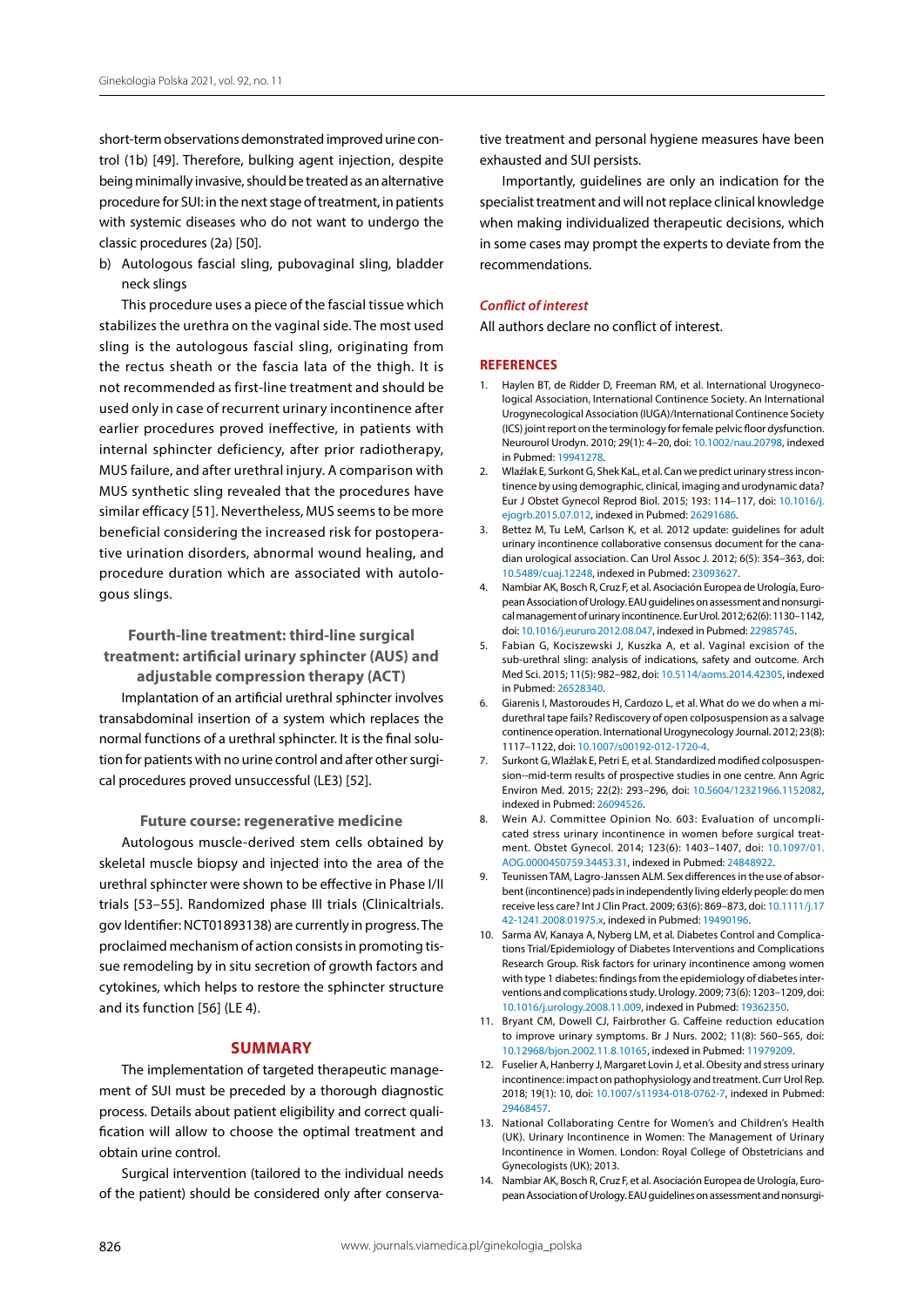cal management of urinary incontinence. Eur Urol. 2012; 62(6): 1130–1142, doi: [10.1016/j.eururo.2012.08.047](http://dx.doi.org/10.1016/j.eururo.2012.08.047), indexed in Pubmed: [22985745](https://www.ncbi.nlm.nih.gov/pubmed/22985745).

- 15. Whitcomb EL, Subak LL. Effect of weight loss on urinary incontinence in women. Open Access J Urol. 2011; 3: 123–132, doi: [10.2147/OAJU.](http://dx.doi.org/10.2147/OAJU.S21091) [S21091,](http://dx.doi.org/10.2147/OAJU.S21091) indexed in Pubmed: [24198645](https://www.ncbi.nlm.nih.gov/pubmed/24198645).
- 16. Kaplan SA, Dmochowski R, Cash BD, et al. Systematic review of the relationship between bladder and bowel function: implications for patient management. Int J Clin Pract. 2013; 67(3): 205–216, doi: [10.1111/ijcp.12028,](http://dx.doi.org/10.1111/ijcp.12028) indexed in Pubmed: [23409689](https://www.ncbi.nlm.nih.gov/pubmed/23409689).
- 17. Carvalhais A, Natal Jorge R, Bø K. Performing high-level sport is strongly associated with urinary incontinence in elite athletes: a comparative study of 372 elite female athletes and 372 controls. Br J Sports Med. 2018; 52(24): 1586–1590, doi: [10.1136/bjsports-2017-097587,](http://dx.doi.org/10.1136/bjsports-2017-097587) indexed in Pubmed: [28642223.](https://www.ncbi.nlm.nih.gov/pubmed/28642223)
- 18. Nygaard IE. Does prolonged high-impact activity contribute to later urinary incontinence? A retrospective cohort study of female Olympians. Obstet Gynecol. 1997; 90(5): 718–722, doi: [10.1016/S0029-](http://dx.doi.org/10.1016/S0029-7844(97)00436-5) [7844\(97\)00436-5,](http://dx.doi.org/10.1016/S0029-7844(97)00436-5) indexed in Pubmed: [9351751.](https://www.ncbi.nlm.nih.gov/pubmed/9351751)
- 19. Hannestad YS, Rortveit G, Daltveit AK, et al. Are smoking and other lifestyle factors associated with female urinary incontinence? The Norwegian EPINCONT Study. BJOG. 2003; 110(3): 247–254, indexed in Pubmed: [12628262.](https://www.ncbi.nlm.nih.gov/pubmed/12628262)
- 20. Fantl JA, Wyman JF, Harkins SW, et al. Bladder training in the management of lower urinary tract dysfunction in women. A review. J Am Geriatr Soc. 1990; 38(3): 329–332, doi: [10.1111/j.1532-5415.1990.tb03514.x,](http://dx.doi.org/10.1111/j.1532-5415.1990.tb03514.x) indexed in Pubmed: [2179377](https://www.ncbi.nlm.nih.gov/pubmed/2179377).
- 21. Marques A, Stothers L, Macnab A. The status of pelvic floor muscle training for women. Can Urol Assoc J. 2010; 4(6): 419–424, doi: [10.5489/cuaj.10026](http://dx.doi.org/10.5489/cuaj.10026), indexed in Pubmed: [21191506.](https://www.ncbi.nlm.nih.gov/pubmed/21191506)
- 22. Dumoulin C, Cacciari LP, Hay-Smith EJ. Pelvic floor muscle training versus no treatment, or inactive control treatments, for urinary incontinence in women. Cochrane Database Syst Rev. 2018; 10: CD005654, doi: [10.1002/14651858.CD005654.pub4,](http://dx.doi.org/10.1002/14651858.CD005654.pub4) indexed in Pubmed: [30288727.](https://www.ncbi.nlm.nih.gov/pubmed/30288727)
- 23. Cundiff GW, Weidner AC, Visco AG, et al. A survey of pessary use by members of the American urogynecologic society. Obstet Gynecol. 2000; 95(6 Pt 1): 931–935, doi: [10.1016/s0029-7844\(00\)00788-2](http://dx.doi.org/10.1016/s0029-7844(00)00788-2), indexed in Pubmed: [10831995.](https://www.ncbi.nlm.nih.gov/pubmed/10831995)
- 24. Donnelly MJ, Powell-Morgan S, Olsen AL, et al. Vaginal pessaries for the management of stress and mixed urinary incontinence. Int Urogynecol J Pelvic Floor Dysfunct. 2004; 15(5): 302–307, doi: [10.1007/s00192-004-](http://dx.doi.org/10.1007/s00192-004-1163-7) [1163-7,](http://dx.doi.org/10.1007/s00192-004-1163-7) indexed in Pubmed: 15300365.
- 25. Wlaźlak E, Krzycka M, Surkont G. Wysiłkowe nietrzymanie moczu-leczenie zachowawcze, pessaroterapia. In: Baranowski, W, Rogowski A. ed. Uroginekologia. Medical Tribune : 254–265.
- 26. Maund E, Guski LS, Gøtzsche PC. Considering benefits and harms of duloxetine for treatment of stress urinary incontinence: a meta-analysis of clinical study reports. CMAJ. 2017; 189(5): E194–E203, doi: [10.1503/cmaj.151104,](http://dx.doi.org/10.1503/cmaj.151104) indexed in Pubmed: [28246265](https://www.ncbi.nlm.nih.gov/pubmed/28246265).
- 27. Historical information on duloxetine hydrochloride (marketed as Cymbalta). Silver Spring (MD): Food and Drug Administration (US); 2013. [www.fda.gov/drugs/drugsafety/postmarketdrugsafetyinformationfor](https://journals.viamedica.pl/ginekologia_polska/editor/submissionCitations/www.fda.gov/drugs/drugsafety/postmarketdrugsafetyinformationforpatientsandproviders/ucm114970htm)[patientsandproviders/ucm114970htm](https://journals.viamedica.pl/ginekologia_polska/editor/submissionCitations/www.fda.gov/drugs/drugsafety/postmarketdrugsafetyinformationforpatientsandproviders/ucm114970htm) (2016 May 30).
- 28. Cody JD, Jacobs ML, Richardson K, et al. Oestrogen therapy for urinary incontinence in post-menopausal women. Cochrane Database Syst Rev. 2012; 10: CD001405, doi: [10.1002/14651858.CD001405.pub3,](http://dx.doi.org/10.1002/14651858.CD001405.pub3) indexed in Pubmed: [23076892.](https://www.ncbi.nlm.nih.gov/pubmed/23076892)
- 29. Robinson D, Cardozo L. Estrogens and the lower urinary tract. Neurourol Urodyn. 2011; 30(5): 754–757, doi: [10.1002/nau.21106,](http://dx.doi.org/10.1002/nau.21106) indexed in Pubmed: [21661025.](https://www.ncbi.nlm.nih.gov/pubmed/21661025)
- 30. Donders GGG, Ruban K, Bellen G, et al. Pharmacotherapy for the treatment of vaginal atrophy. Expert Opin Pharmacother. 2019; 20(7): 821–835, doi: [10.1080/14656566.2019.1574752,](http://dx.doi.org/10.1080/14656566.2019.1574752) indexed in Pubmed: [30897020](https://www.ncbi.nlm.nih.gov/pubmed/30897020).
- 31. Hendrix SL, Cochrane BB, Nygaard IE, et al. Effects of estrogen with and without progestin on urinary incontinence. JAMA. 2005; 293(8): 935–948, doi: [10.1001/jama.293.8.935](http://dx.doi.org/10.1001/jama.293.8.935), indexed in Pubmed: [15728164](https://www.ncbi.nlm.nih.gov/pubmed/15728164).
- 32. Lemos N, Korte JE, Iskander M, et al. Center-by-center results of a multicenter prospective trial to determine the inter-observer correlation of the simplified POP-Q in describing pelvic organ prolapse. Int Urogynecol J. 2012; 23(5): 579–584, doi: [10.1007/s00192-011-1593-y,](http://dx.doi.org/10.1007/s00192-011-1593-y) indexed in Pubmed: [22083515.](https://www.ncbi.nlm.nih.gov/pubmed/22083515)
- 33. Kluz T, Wlaźlak E, Surkont G. Transvaginal six-arm mesh OPUR in women with apical pelvic organ prolapse - analysis of short-term results, pelvic

floor ultrasound evaluation. Ginekol Pol. 2017; 88(6): 302–306, doi: [10.5603/GP.a2017.0057,](http://dx.doi.org/10.5603/GP.a2017.0057) indexed in Pubmed: [28727128](https://www.ncbi.nlm.nih.gov/pubmed/28727128).

- 34. Amid PK. Classification of biomaterials and their related complications in abdominal wall hernia surgery. Hernia. 1997; 1(1): 15–21, doi: [10.1007/bf02426382](http://dx.doi.org/10.1007/bf02426382).
- 35. Klinge U, Klosterhalfen B. Modified classification of surgical meshes for hernia repair based on the analyses of 1,000 explanted meshes. Hernia. 2012; 16(3): 251–258, doi: [10.1007/s10029-012-0913-6](http://dx.doi.org/10.1007/s10029-012-0913-6), indexed in Pubmed: [22562353](https://www.ncbi.nlm.nih.gov/pubmed/22562353).
- 36. Surkont G, Wlaźlak E, Suzin J. Long-term risk of complications after mid-urethral sling IVS implantation. Ann Agric Environ Med. 2015; 22(1): 163–166, doi: [10.5604/12321966.1141388](http://dx.doi.org/10.5604/12321966.1141388), indexed in Pubmed: [25780848](https://www.ncbi.nlm.nih.gov/pubmed/25780848).
- 37. Kowalik CG, Dmochowski RR, De EJB. Surgery for female SUI: The ICI algorithm. Neurourol Urodyn. 2019; 38 Suppl 4: S21–S27, doi: [10.1002/nau.23879,](http://dx.doi.org/10.1002/nau.23879) indexed in Pubmed: 31050030.
- 38. Delorme E. [Transobturator urethral suspension: mini-invasive procedure in the treatment of stress urinary incontinence in women]. Prog Urol. 2001; 11(6): 1306–1313.
- 39. Wlaźlak E, Viereck V, Kociszewski J, et al. Role of intrinsic sphincter deficiency with and without urethral hypomobility on the outcome of tape insertion. Neurourol Urodyn. 2017; 36(7): 1910–1916, doi: [10.1002/nau.23211,](http://dx.doi.org/10.1002/nau.23211) indexed in Pubmed: [28139863](https://www.ncbi.nlm.nih.gov/pubmed/28139863).
- 40. Wlaźlak E, Kluz T, Kociszewski J, et al. The analysis of repeatability and reproducibility of bladder neck mobility measurements obtained during pelvic floor sonography performed introitally with 2D transvaginal probe. Ginekol Pol. 2017; 88(7): 360–365, doi: [10.5603/GP.a2017.0068](http://dx.doi.org/10.5603/GP.a2017.0068), indexed in Pubmed: [28819940.](https://www.ncbi.nlm.nih.gov/pubmed/28819940)
- 41. Wlaźlak E, Kluz T, Surkont G, et al. Urethral funneling visualized during pelvic floor sonography - analysis of occurrence among urogynecological patients. Ginekol Pol. 2018; 89(2): 55–61, doi: [10.5603/GP.a2018.0010](http://dx.doi.org/10.5603/GP.a2018.0010), indexed in Pubmed: [29512808.](https://www.ncbi.nlm.nih.gov/pubmed/29512808)
- 42. Kuszka A, Rautenberg O, Wlaźlak E, et al. Do different vaginal tapes need different suburethral incisions? The one-half rule. Neurourol Urodyn. 2015; 34(8): 741–746.
- 43. Kociszewski J, Rautenberg O, Kuszka A, et al. Can we place tension-free vaginal tape where it should be? The one-third rule. Ultrasound Obstet Gynecol. 2012; 39(2): 210–214.
- 44. Surkont G, Wlaźlak E, Dunicz-Sokolowska A, et al. [The efficacy of SUI treatment with Burch colposuspension evaluated with use of ITT analysis]. Ginekol Pol. 2007; 78(5): 378–380, indexed in Pubmed: [17867329](https://www.ncbi.nlm.nih.gov/pubmed/17867329).
- 45. Oliveira LM, Dias MM, Martins SB, et al. Surgical treatment for stress urinary incontinence in women: A systematic review and meta-analysis. Rev Bras Ginecol Obstet. 2018; 40(8): 477–490, doi: [10.1055/s-0038-](http://dx.doi.org/10.1055/s-0038-1667184) [1667184](http://dx.doi.org/10.1055/s-0038-1667184), indexed in Pubmed: [30142667.](https://www.ncbi.nlm.nih.gov/pubmed/30142667)
- 46. Asıcıoglu O, Gungorduk K, Besımoglu B, et al. A 5-year follow-up study comparing Burch colposuspension and transobturator tape for the surgical treatment of stress urinary incontinence. Int J Gynaecol Obstet. 2014; 125(1): 73–77, doi: [10.1016/j.ijgo.2013.09.026](http://dx.doi.org/10.1016/j.ijgo.2013.09.026), indexed in Pubmed: [24412004](https://www.ncbi.nlm.nih.gov/pubmed/24412004).
- 47. Ford AA, Rogerson L, Cody JD, et al. Mid-urethral sling operations for stress urinary incontinence in women. Cochrane Database Syst Rev. 2017; 7: CD006375, doi: [10.1002/14651858.CD006375.pub4](http://dx.doi.org/10.1002/14651858.CD006375.pub4), indexed in Pubmed: [28756647](https://www.ncbi.nlm.nih.gov/pubmed/28756647).
- 48. Kuhn A, Stadlmayr W, Lengsfeld D, et al. Where should bulking agents for female urodynamic stress incontinence be injected? Int Urogynecol J Pelvic Floor Dysfunct. 2008; 19(6): 817–821, doi: [10.1007/s00192-007-](http://dx.doi.org/10.1007/s00192-007-0535-1) [0535-1](http://dx.doi.org/10.1007/s00192-007-0535-1), indexed in Pubmed: [18157642.](https://www.ncbi.nlm.nih.gov/pubmed/18157642)
- 49. Hegde A, Smith AL, Aguilar VC, et al. Three-dimensional endovaginal ultrasound examination following injection of Macroplastique for stress urinary incontinence: outcomes based on location and periurethral distribution of the bulking agent. Int Urogynecol J. 2013; 24(7): 1151–1159, doi: [10.1007/s00192-012-1983-9,](http://dx.doi.org/10.1007/s00192-012-1983-9) indexed in Pubmed: [23229417](https://www.ncbi.nlm.nih.gov/pubmed/23229417).
- 50. Leone Roberti Maggiore U, Bogani G, Meschia M, et al. Urethral bulking agents versus other surgical procedures for the treatment of female stress urinary incontinence: a systematic review and meta-analysis. Eur J Obstet Gynecol Reprod Biol. 2015; 189: 48–54, doi: [10.1016/j.](http://dx.doi.org/10.1016/j.ejogrb.2015.03.025) [ejogrb.2015.03.025,](http://dx.doi.org/10.1016/j.ejogrb.2015.03.025) indexed in Pubmed: [25855326](https://www.ncbi.nlm.nih.gov/pubmed/25855326).
- 51. Mahdy A, Ghoniem GM. Autologous rectus fascia sling for treatment of stress urinary incontinence in women: A review of the literature. Neurourol Urodyn. 2019; 38 Suppl 4: S51–S58, doi: [10.1002/nau.23878](http://dx.doi.org/10.1002/nau.23878), indexed in Pubmed: [30525246.](https://www.ncbi.nlm.nih.gov/pubmed/30525246)
- 52. Alonso Ro, Fes As, Fernandez Barranco L, et al. Four-year experience with the flowsecure artificial urinary sphincter. Problems and solution. Neurol Urodyn. 2011; 30: 250.